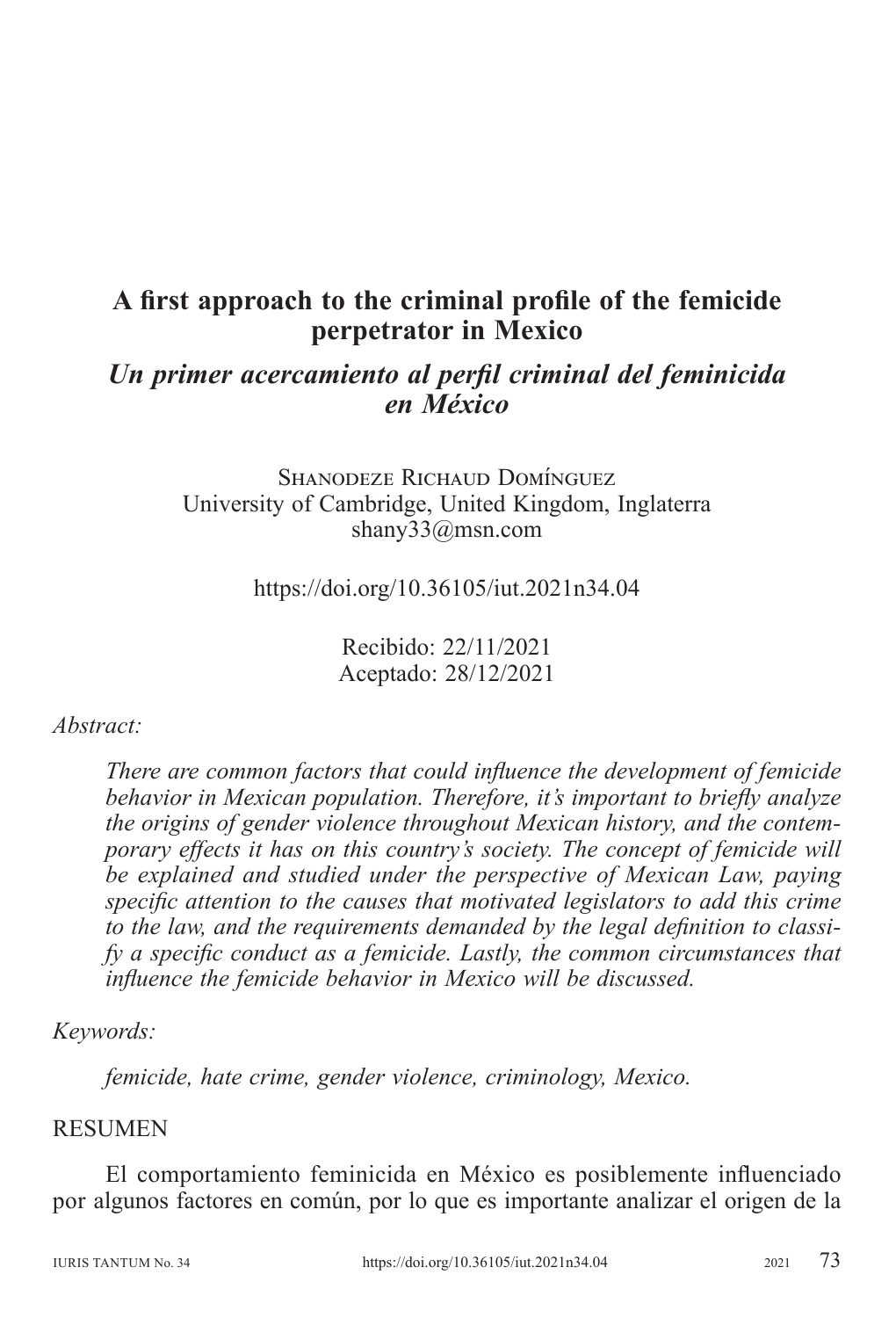violencia de género en la sociedad mexicana y los efectos contemporáneos que ésta ha tenido en la comunidad. El concepto de feminicidio se explicará y estudiará desde la perspectiva de la ley mexicana; prestando atención a los motivos que impulsaron a los legisladores a agregar este tipo penal a la ley, así como los requisitos establecidos en la definición legal para clasificar una conducta específica como feminicidio. Finalmente, se discutirán las circunstancias comunes que podrían influenciar el comportamiento feminicida en México.

#### Palabras clave:

feminicidio, crimen de odio, violencia de género, criminología, México.

#### *Introduction*

In Mexico and nearly all Latin American countries, gender violence has become one of the most important humanitarian and political issues concerning today's society. Oppression against women is presented in practically every aspect of a day-to-day routine, and it can be displayed with small conducts catalogued as *micro-aggressions*, or these can escalate until they end up in the homicide of a woman, simply for being woman: a femicide.

The education in Mexican families carries a long history of gender-assigned roles that were established ever since the revolutionary years. These ideologies consisted in an idolization of the masculine gender for defending the Estate during the Mexican Revolution. Ever since, men were considered brave, strong and virile. Today, this concept has transformed into a solidified conduct of misogyny where a considerable majority of the Mexican society has normalized and adopted the faux hypothesis that men are naturally superior to women. The consequences of this generalized mentality have resulted in a massive growth in physical, economical, and sexual violence against women in Mexico. Today, ten Mexican women are murdered every day because of their gender, and uncountable other women suffer aggressions at the hands of men.

This background is necessary to analyze the origins of the term *femicide,* as well as to understand the essence of this concept as a consequence of gendered violence, and how much this conduct impacts the Mexican society. It'll be important, as well, to identify the types of femicide, which are classified by the circumstances that took place during specific cases of this crime.

Thus, after the feminist movement acquired force and public attention landed on the multiple cases of femicides in Mexico, legislators elaborated a legal framework devoted to the protection of women in a society where gendered violence is normalized. This framework has yet a long way to go, which is why Mexico as a country has received multiple recommendations from International Organizations, such as the Committee on the Elimination of Discrimination against Women and the Inter-American Court of Human Rights, all directed to improve and protect the lives of thousands of women that are abused daily in Mexico.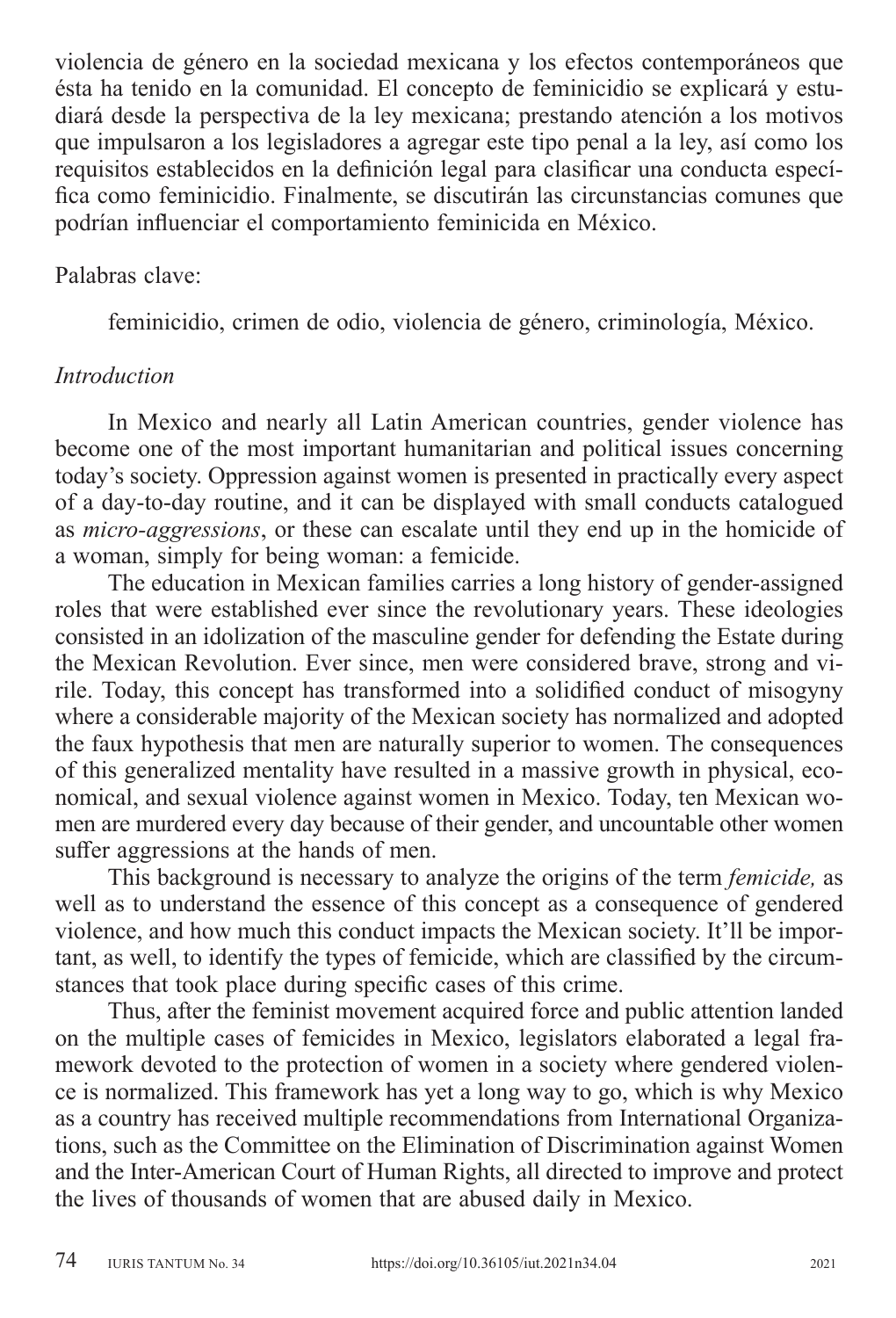Regardless, these hate crimes are still getting committed and acquiring strength in Mexico. This is the reason why, while it's impossible to elaborate a full profile of femicide perpetrators in this country, it's important to discuss the social, historical and legal factors that could be considered as motives that encourage potential criminals to execute their murders.

#### *Violence Against Women in Mexico*

Gender oppression in Latin American countries, most specifically Mexico, comes from a long history of culture and traditions. Even before the Colonization of America by Spaniards, there was a hierarchy between genders in native tribes. Females were often traded and gifted as objects by members of their own families. This situation only worsened for women when Western Europe established their control upon American lands. Native females were kidnapped, tortured, raped and murdered, and were specifically used to reinforce the domination of colonizers over the indigenous groups.<sup>1</sup>

Even during the Independence period, women were often used as hostages and objects to negotiate between parties, regardless of if they had an active participation in the war. One hundred years later, women oppression increased. Throughout the Mexican Revolution, female soldiers were banished from the military and from both parties, since men considered their assistance as an obstacle more than an advantage. Women were significantly raped and kidnapped in these years; they were obligated to migrate to the United States, where they were caught in concentration camps and tortured to death.<sup>2</sup>

From that moment forth, men were viewed as strong, brave and dauntless in the Mexican culture. In contrast, women were classified as submissive, obedient and inferior to the male figures in their circles; their purpose in the Mexican's family environment was essentially to take care of their children and their houses, and to procreate.<sup>3</sup>

Mexican society adapted these stereotypes of men and women in their ordinary lives, to the point where violence against women, especially in a domestic environment, was often normalized. Thus, the objectification of women's bodies was born. Men often viewed women as their property, and they could pass it on from the domain of the father to the husband's domain. They determined that women were only valuable if they had a connection with a man, and the role of motherhood was imposed to them as an inherent trait of their personalities.4

<sup>1</sup> Instituto Nacional de Estudios Históricos de las Revoluciones de México, *La Violencia Contra las Mujeres*  en México, México, Secretaría de Educación Pública, 2017, p. 5.<br><sup>2</sup> La Violencia Contra las Mujeres en México, op. cit. pp. 14-17.<br><sup>3</sup> RODRÍGUEZ MORALES, Zeyda, "Machos y Machistas, Historia de los Estereotipos Mexicanos",

núm. 39, México, Universidad de Guadalajara, 2014, p. 256. <sup>4</sup> Araiza Díaz, Alejandra; Vargas Martínez, Flor Carina y Medécigo Daniel, Uriel, "La tipificación del

feminicidio en México. Un diálogo entre argumentos sociológicos y jurídicos", *Revista Interdisciplinaria de estudios de Género,* México, El Colegio de México, 2020, p. 2.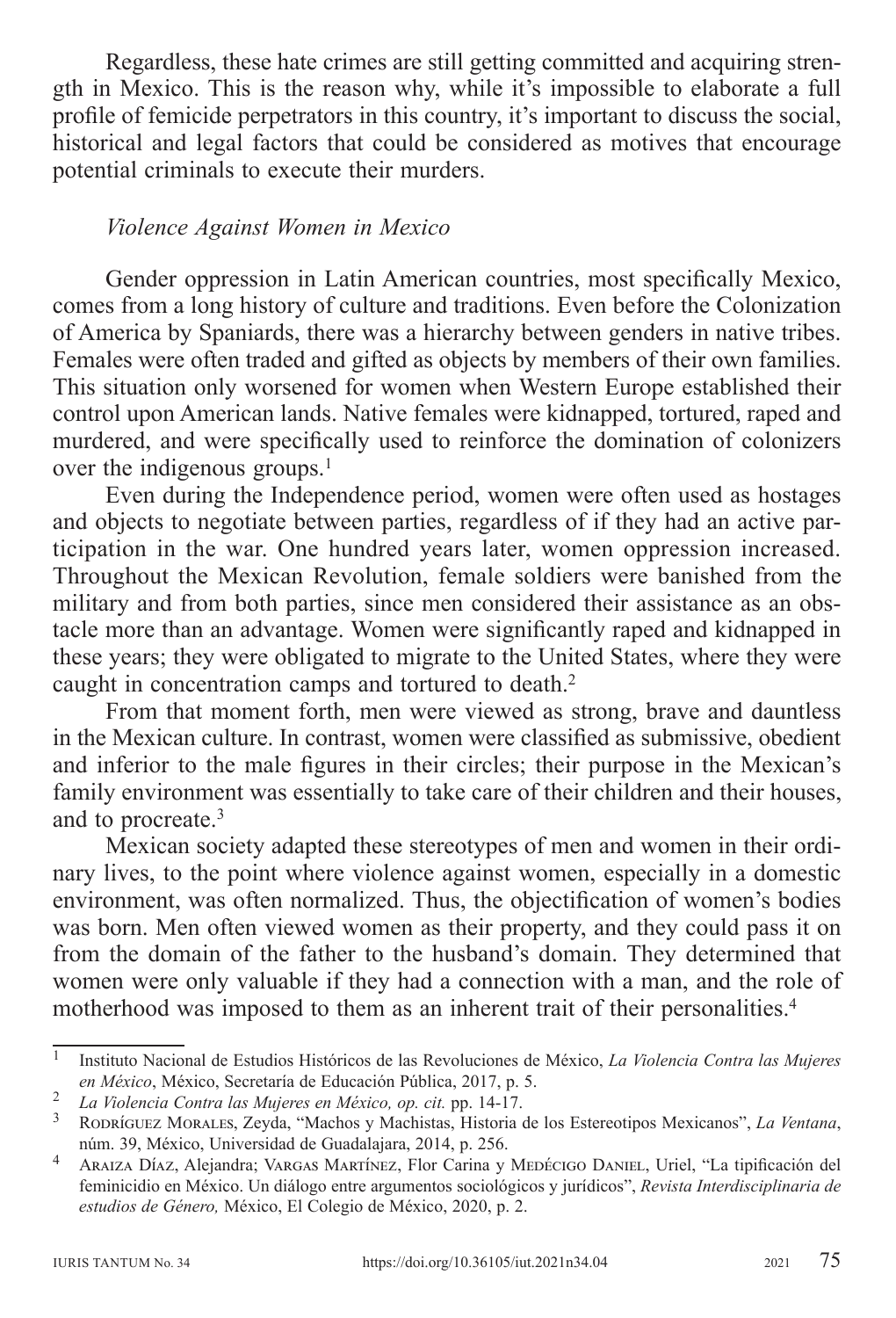It wasn't until recent years that Mexican women began speaking up for themselves to acquire the same social, political and economic rights that were inherent to males.

Feminist movements gathered strength and power throughout the next few years, and while they began protesting for women's rights ever since the 1920's, they often were ignored.<sup>5</sup> It wasn't until 1953, that they finally achieved one small victory in their constant war for equality: on October 17th, 1953, women finally received the political right to vote.

Nonetheless, the constant battle of women demanding their freedom from the patriarchal structure in Mexico, is far from coming to an end. Violence against women hasn't come to a halt; the only difference is that this problem has become of public interest. The purpose is to make authorities realize that it is necessary to implement mechanisms to eradicate gendered violence to grant women the effective use and enjoyment of their fundamental rights as humans.<sup>6</sup> (Pérez, 2016, pp. 1-2).

The Inter-American Convention on the Prevention, Punishment and Eradication of Violence against Women, in its second article, classifies violence in four types: physical, sexual, economical and psychological.

- *• Physical violence*: It is a direct aggression. Its purpose is to cause permanent or temporal damage on the victim's body. It can be exteriorized with bruises, fractures, sprints, slaps, manhandling, and any other damage that can be perceivable on the body.
- *• Sexual violence*: It is an aggression that objectifies the victim's body. It consists of sexual abuse, rape, torture, human trafficking, forced prostitution, sexual harassment, kidnapping, and non-consented use of intimate pictures as pornography or in other denigrating ways. This type of violence can be perpetrated not only by the victim's partner, but also by co-workers, teachers, family members and many others.
- *• Psychological violence*: This is perhaps the most difficult type of violence to identify. It's silent and invisible, and the execution includes verbally denigrating the victim's physical appearance, intimidating them and targeting their self-esteem to the point where they are emotionally broken, depressed and confused. Psychological violence is often, but not always, mixed with other types of violence.
- *• Economical violence*: The perpetrator attempts to control the victim in a different manner than the rest of the types of violence; in this case, they take hold of most, if not all incomes, regardless of who earned it. They coerce the victims into keeping themselves from getting a job that

<sup>5</sup> Javien, Ana Laura y Rodríguez Bravo, Roxana, "El Sufragio Femenino y la Constitución de 1917", *Política y Cultura*, otoño, núm. 48, México, UAM Xochimilco, 2017, p. 57. <sup>6</sup> Pérez Contreras, María de Montserrat, *La violencia contra la mujer: Un Acercamiento al problema,* México,

Instituto de Investigaciones Jurídicas de la UNAM, núm. 103, pp. 1-2.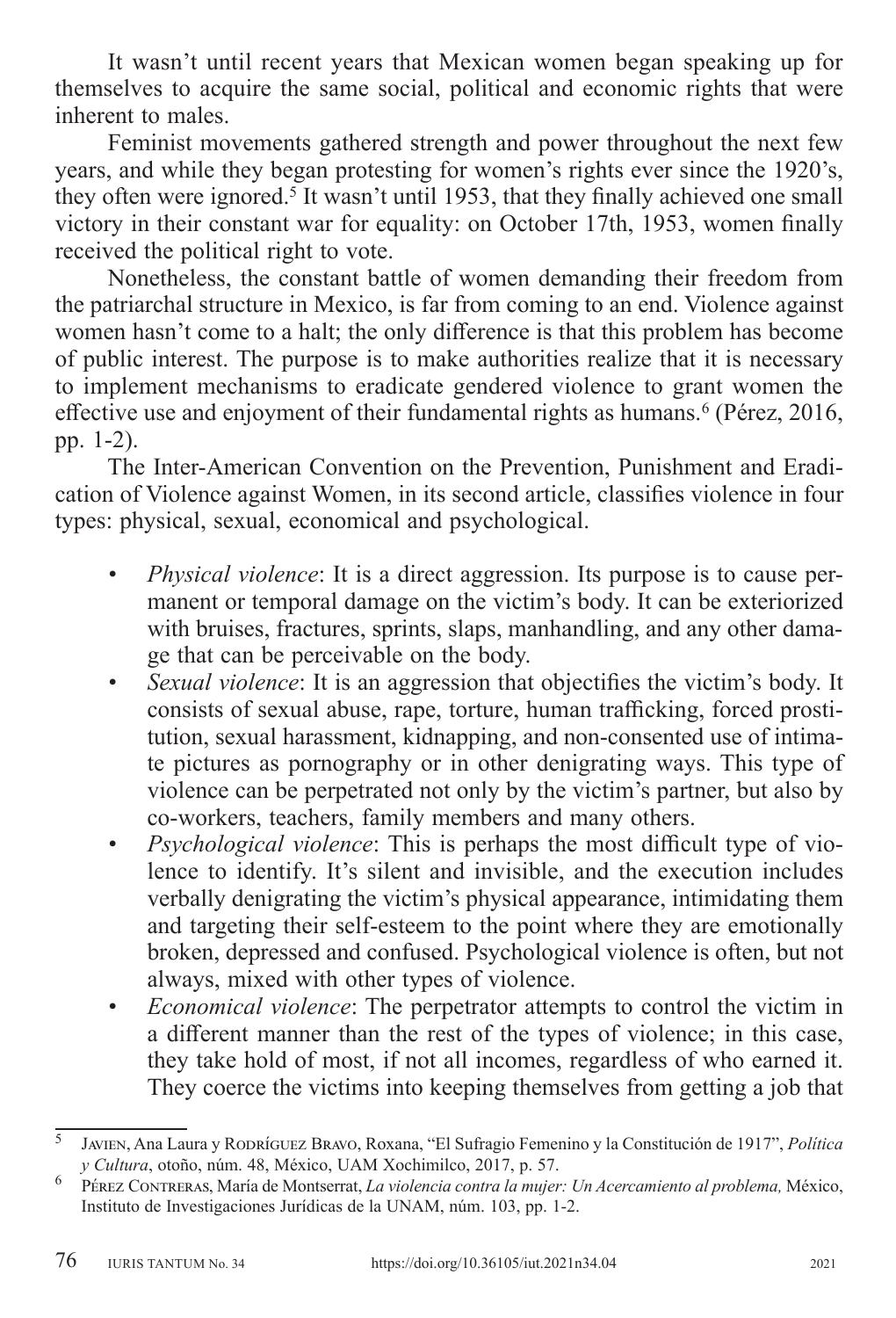makes them feel important, since the abuser´s objective is to keep the victim in a state of economical dependency with them.<sup>7</sup>

Furthermore, the Mexican General Law to Grant Women Access to a Life Free of Violence catalogues gendered violence in five types: physical, sexual, psychological, economical and patrimonial violence. This last one consists of the malicious transformation, subtraction, destruction or retention of objects, personal documents, goods and/or values that are meant to be used for the victim's necessities. Additionally, this regulation also recognizes any other actions intended to harm or intend to affect women's dignity, integrity or freedom.<sup>8</sup>

Up to this day, more than fifty thousand women and girls per year in Mexico are abused at the hands of men, whether they have an intimate connection with them or they're strangers, suffering one or more of the types of violence described in prior paragraphs.9

Most of these victims are denigrated and attacked by their very own partners, who are men that tend to believe that women are their property due to the misogynous cultural ideology they grew up with. Regardless, gendered violence isn't limited to couples; it can also take place with family, friends, co-workers and even strangers.

As a matter of fact, the National Statistics about the Dynamics of Relations at Home made by the National Institute of Statistics in Mexico in 2016, signaled that 66 out of 100 women have been victims of gendered violence of any sort, 43.9% of girls and women aged 15 or more have suffered violence within their relationship and 53.1% of girls and women aged 15 or more have suffered from at least one act of violence by perpetrators that they didn't have a romantic relationship with.10 These numbers only increase if we take into consideration the cases of women that don't yet have the courage to speak up about their abuse.

Regardless of the feminist movements and the constant battle for women's fundamental rights, violence against females in the Mexican society hasn't lowered. It only has gotten worse, to the point where women are getting killed simply for being women.

#### *What is a Femicide?*

The femicide is the worst act of violence targeted against women. This conduct implies the murder of a woman, for no other reason but her gender. The most important characteristic of this act revolves around the fact that this is a hate

<sup>7</sup> *La Violencia Contra las Mujeres en México, op. cit.* p. 4. <sup>8</sup> *Ley General de Acceso de las Mujeres a una Vida Libre de Violencia,* México, Congreso de la Unión, 2020, art. 6. <sup>9</sup> Secretario Ejecutivo del Sistema Nacional de Seguridad Pública, *Información Sobre Violencia Contra las* 

*Mujeres, Incidencia Delictiva y Llamadas de Emergencia 911*, México, Secretaría de Seguridad y Protección Ciudadana, noviembre 2020, p. 36. <sup>10</sup> Instituto Nacional de Estadística y Geografía, *Estadísticas a Propósito del Día Internacional de la Eliminación* 

*de la Violencia Contra la Mujer*, Gobierno de México, 20 de noviembre de 2020.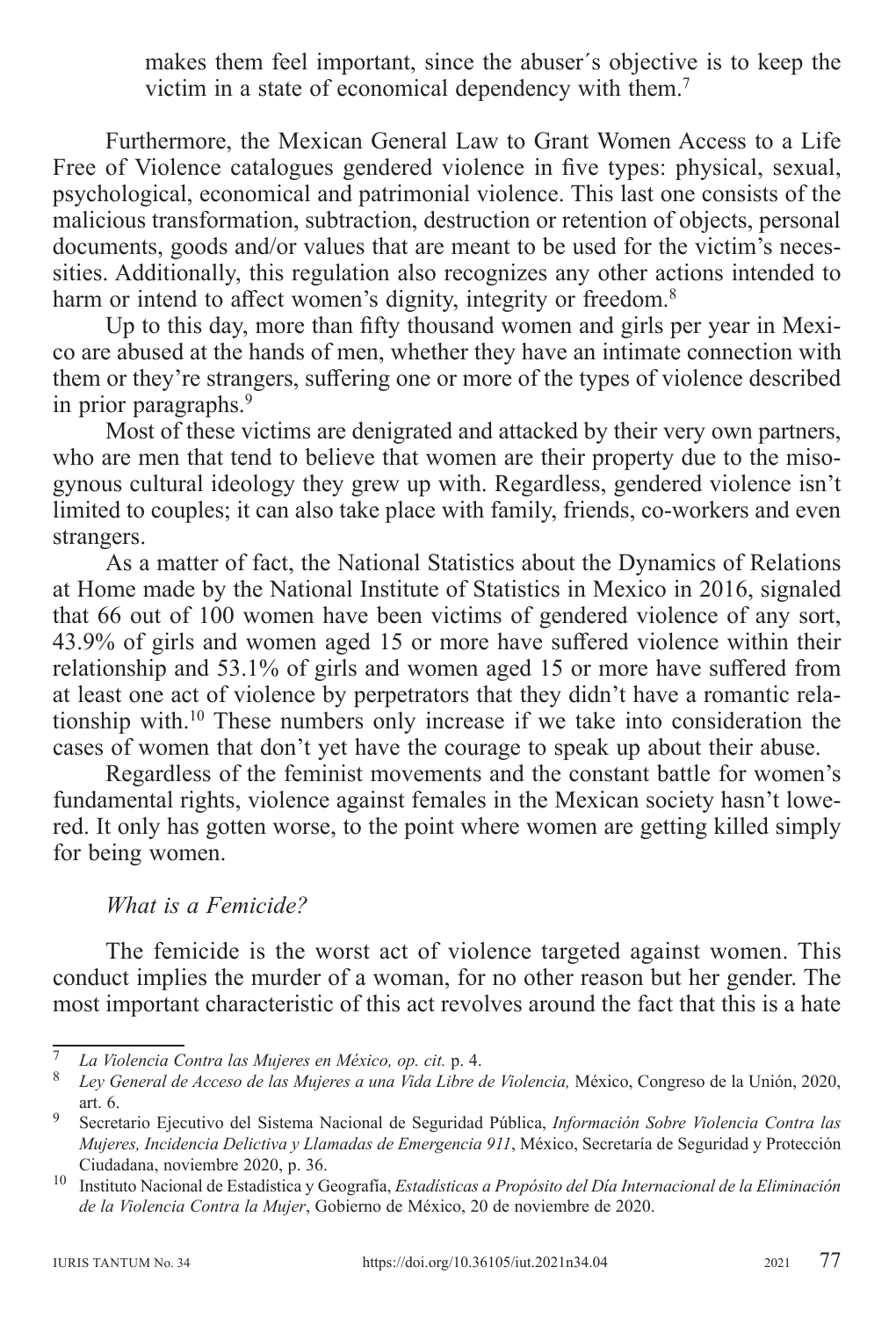crime motivated by misogyny and the belief of male superiority over females. As of today, this figure is essential to raise awareness to the social issue of gendered violence to raise it into a political one.<sup>11</sup>

The term *femicide* can be attributed to Diana Russel, a woman from the United States that used the word in 1992 in an International Court of Crimes against Women, solely to refer to victims of insecure abortion. Ever since, the word became more and more popular, until it became the common term for female victims that got murdered under circumstances where gendered violence was perceivable.12

Multiple authors have discussed the meaning of the concept. Some claim that the femicide should not only resemblance gendered violence, but it should also become a symbolic word to hold the Estate accountable for the lack of protection to the lives of abused and murdered women.13 Some others argue that the definition of a femicide should be expanded and specify if the perpetrators of this crime are exclusively men or if there's room for women as well. 14

The essential difference between a homicide and a femicide resides in the circumstances in which the crime was committed. While it's true that in a global scale, there are more men than women that get murdered each year, the context of these crimes revolve around robberies, theft, gang wars, organized crime, drug dealing and many others. Nonetheless, none of these situations take place because of the victim's gender. On the other side, when the killing of a woman is catalogued as a femicide, it's because the victim's gender was one of the motives that the woman was killed. In other words, if the victim had been a man during the time and place of the crime, said conduct wouldn't have taken place.<sup>15</sup>

For this article's purpose, the meaning of femicide will be one of the simplest ones, and the most used in legal research: "the killing of a woman simply for being a woman, including girls of all ages as well".

As of today, researchers have identified potential circumstances in which a femicide could be committed, which resulted in a theoretical classification of types of femicide:16

1. *Intimate femicide*: Someone that had an intimate relationship with the victim, whether it was her current or past partner, perpetrates this type of femicide. It is usually the most extreme consequence of domestic violence, and it is often caused by the criminal's displeasure with the

<sup>11</sup> Solysko Gómes, Isabel*,* "Femicidio y feminicidio: Avances para nombrar la expresión letal de la violencia de género contra las mujeres", México, *Revista de Investigación y Divulgación sobre los Estudios de Género*, México, Universidad de Colima, 2013, p. 26.<br><sup>12</sup> *Idem.*<br><sup>13</sup> Gordón Guerrel, Ismael, *Femicidio o Feminicidio: ¿Cuál es el término correcto?*, Panamá, La Estrella de

Panamá, 2019. <sup>14</sup> Pan-American Health Organization, *Understanding and Addressing Violence Against Women*, World Health

Organization, 2012, p. 1.<br><sup>15</sup> WILSON, Margo; DALY, Martin y SCHEIB, Joanna E., *Femicide: An Evolutionary Psychological Perspective*,<br>United States of America, chapter in Feminism and Evolutionary Biology, 1997, p. 431.

<sup>&</sup>lt;sup>16</sup> Understanding and Addressing Violence Against Women, op. cit. pp. 1-4.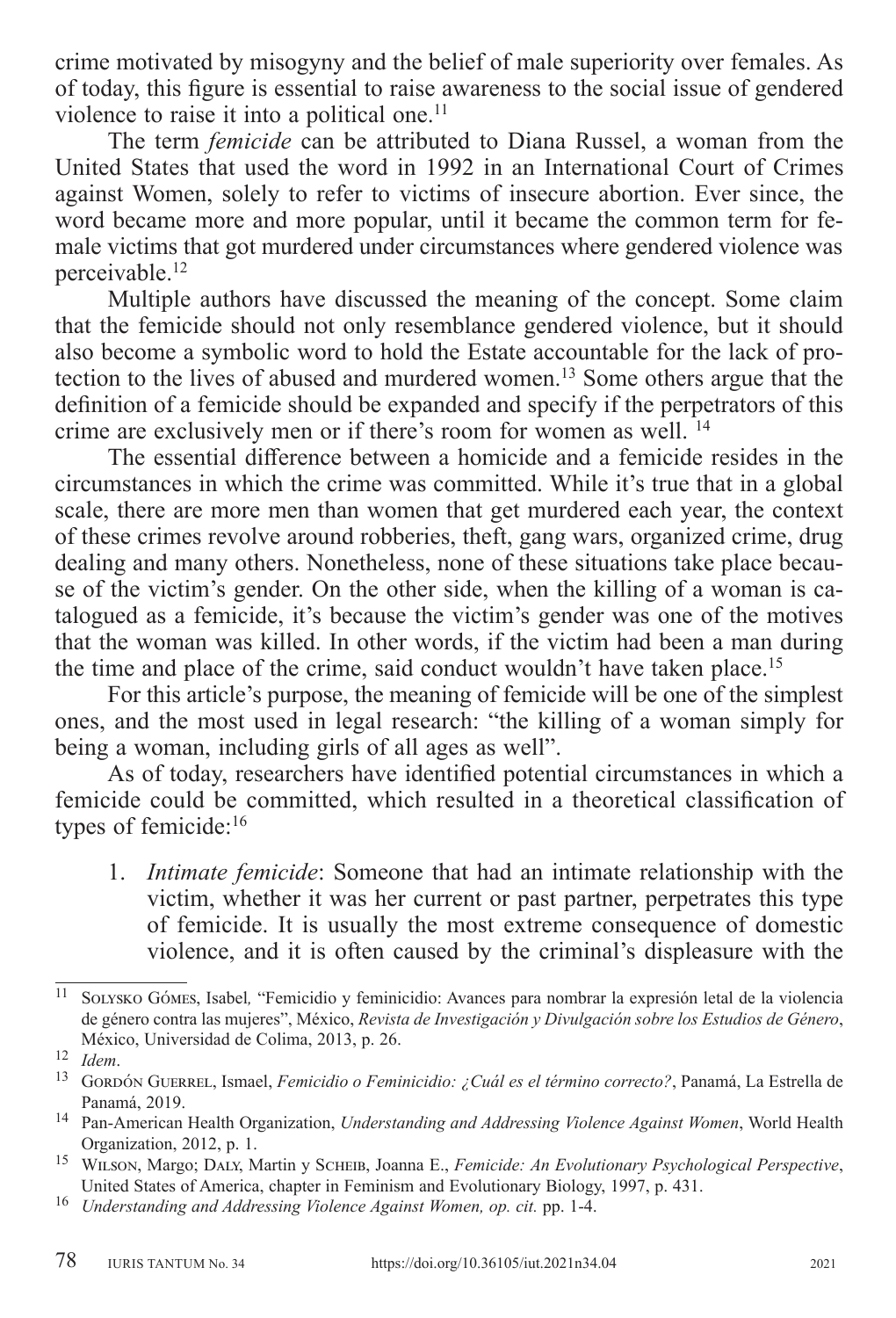victim. Whether it's a disagreement, an unwanted pregnancy or a breakup, the perpetrator believes, due to the cultural history he grew up with, that it is his right to punish their wives or girlfriends for disobeying them. It is often an exteriorization of a threat that was thrown moments prior the murder.<sup>17</sup>

Let's not forget that less than two decades ago, women in Mexico were obliged to satisfy their husbands sexually by law; if a man ever sexually abused their wives, it was not considered rape, since it was their lawful right.<sup>18</sup>

This situation only reinforced the idea that men could own women as property, and therefore, they could violate their wives' human rights, life included, if they so wished.

This type of femicide is most likely to also have an impact on the victim's inner circle, including her children and other family members.

- 2. *Femicide in the name of honor*: In this case, the murder is motivated by the desperate need of the perpetrator to protect his or his family's honor. Often, this crime takes place after an act of adultery, a pregnancy outside of marriage, incest, or even a case of rape. Men that execute this crime are often desperate to protect themselves and their reputation, even if the price to pay is the life of their victim. This is another example of a misogynous mentality, for these perpetrators view women as objects they can use and dispose of later, for it's better to sacrifice their lives rather than the perpetrator's honor and reputation.<sup>19</sup>
- 3. *Non-Intimate femicide*: In this context, there is no apparent connection between the perpetrator and the victim. Some sort of sexual violence often accompanies this type, of femicide whether it's prior or posterior to the murder, and most often than not, the victims are chosen randomly.<sup>20</sup>

Unfortunately, one of the most popular cases of non-intimate femicide has taken place in Mexico. In 1993, multiple organizations discovered the bodies of at least 8 women in Ciudad Juárez, Chihuahua, Mexico. Within research, they concluded that the killers of these women found them during their walk home from working at cotton factories in the middle of the night. The bodies had signs of torture and rape prior the murders. In 2003, the number of murdered women found in Ciudad Juárez rose to 300, and today, the number goes above 400 and it's still increasing. The on-going investigations haven't prospered, but until now, the police haven't found any connection between the victims and their possible perpetrators.21

<sup>17</sup> Wilson, *op. cit.* <sup>18</sup> Fernández Jiménez, Claudia, *Delito de Violación entre Cónyuge*s, México, Instituto de Investigaciones Jurídicas de la UNAM, 1994, p. 319.<br><sup>19</sup> Understanding and Addressing Violence Against Women, op. cit., p. 2.<br><sup>20</sup> Ibid, p. 3.<br><sup>21</sup> MONROY GARCÍA, María del mar y GARCÍA MORALES, Paulina, *Compendio de Recomendaciones sobr* 

*Feminicidio en Ciudad Juárez, Chihuahua,* México*,* Comisión Mexicana de Defensa y Promoción de los Derechos Humanos, A.C. 2007, p. 2.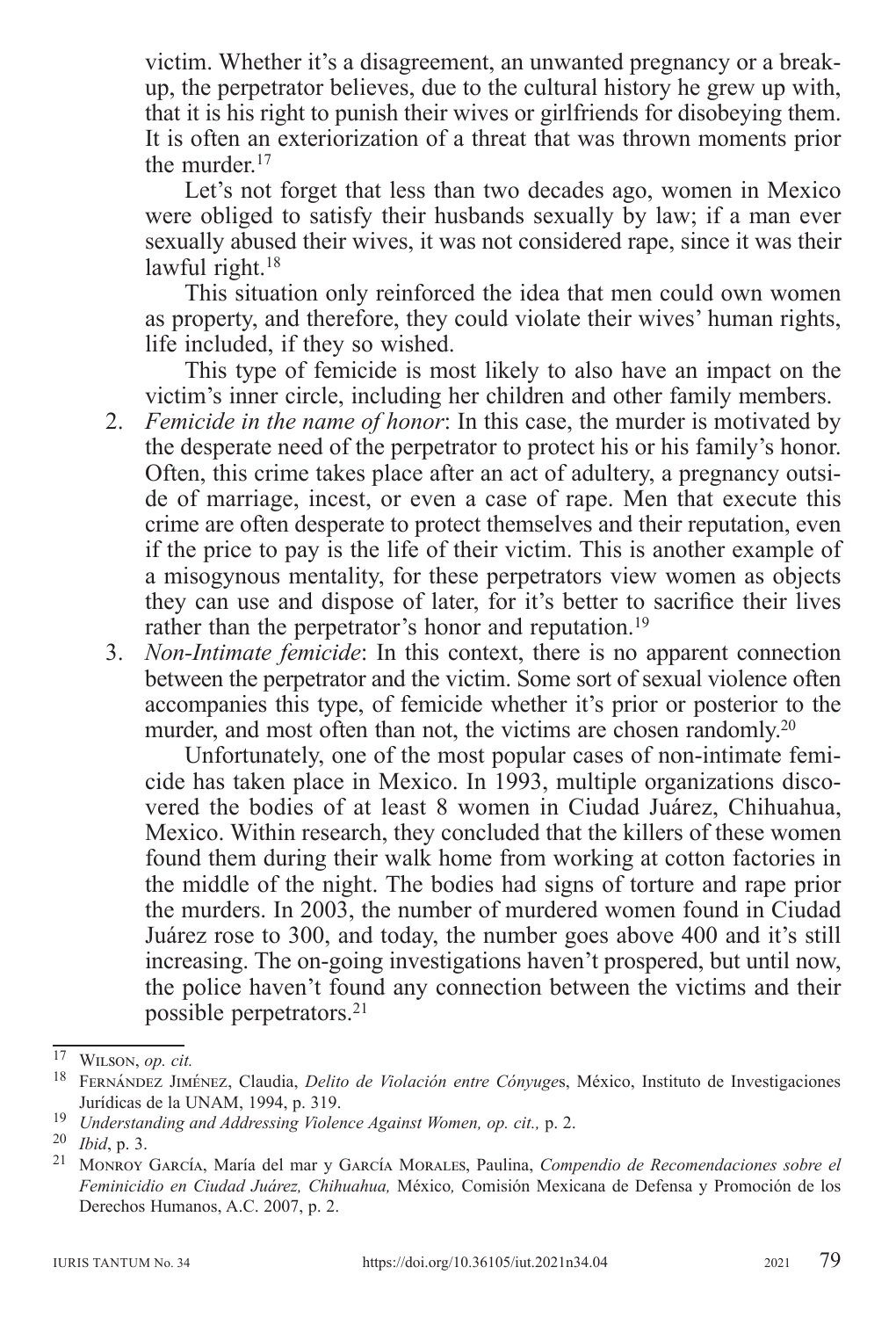While there are other circumstances in which the feminicide could take place, such as the femicide caused by the stereotyped profession of women, in which men take the lives of sexual workers, dancers and prostitutes because they see the women's bodies as a disposable product of consumption<sup>22</sup>, all authors agree, in the end, that all cases in which a woman is a victim of a murder must be thoroughly analyzed and studied in order to determine the specific characteristics of that femicide and, therefore, determine the unique profile of the perpetrator.

## *Femicide Under the Mexican Law*

As mentioned in prior paragraphs, the violent murders of women in Mexico and the publicized gendered violence have raised enough awareness to force the Legal and Judicial system to generate some sort of protection for Mexican women.

Unfortunately, men have mostly, throughout the years, controlled Mexico's legal system. Therefore, the Legal and Judicial branches of the Law are often combined with a patriarchal mentality. While violence against women became a topic of interest more than thirty years ago, men in power seemed to ignore this issue. Therefore, it wasn't until feminist movements spread awareness and demanded justice for victims of feminicide, that the Congress of the Union finally promulgated, in 2007, the General Law of Women's Access to a Life Free of Violence.23 This is the very first time that the Mexican State is legally obliged to protect the lives of women and guarantees their human rights.

Even if the General Law brings attention to femicide violence and theoretically speaking resembled a protection for women, violence against women only increased. The Estate never truly executed acts to protect the lives and rights of this vulnerable group, which is why in 2009, the Inter-American Court of Human Rights condemned the Mexican State into improving their mechanism of investigation of the crimes related to murdered women. Essentially, the coerced recommendations made by this International Organism forced Mexico to remove all legal obstacles that slowed investigations down, to execute investigations with a gender perspective that protected female victims, to guarantee that every prosecutor, Court and Tribunal involved in the cases have effective resources and mechanisms to deliver justice and, finally, to make the trials and the decisions of the Courts public in order to prevent people from committing these crimes again.24

Ever since, the crime of femicide was gradually typified in every Mexican State's local law. It was officially published and added to the Federal Law in 2012. According to the Article 325 of the Federal Criminal Code, the femicide will take place when someone murders a woman under gendered motives. The circumstances in which a murder will be gendered, according to this Law, are the following:

<sup>22</sup> Solysko Gómes, Isabel, *op. cit.* p. 34. <sup>23</sup> Araiza Díaz, *op. cit.* <sup>24</sup> Corte Interamericana de Derechos Humanos, *Sentencia del Caso González y Otras, vs. México*, 2009.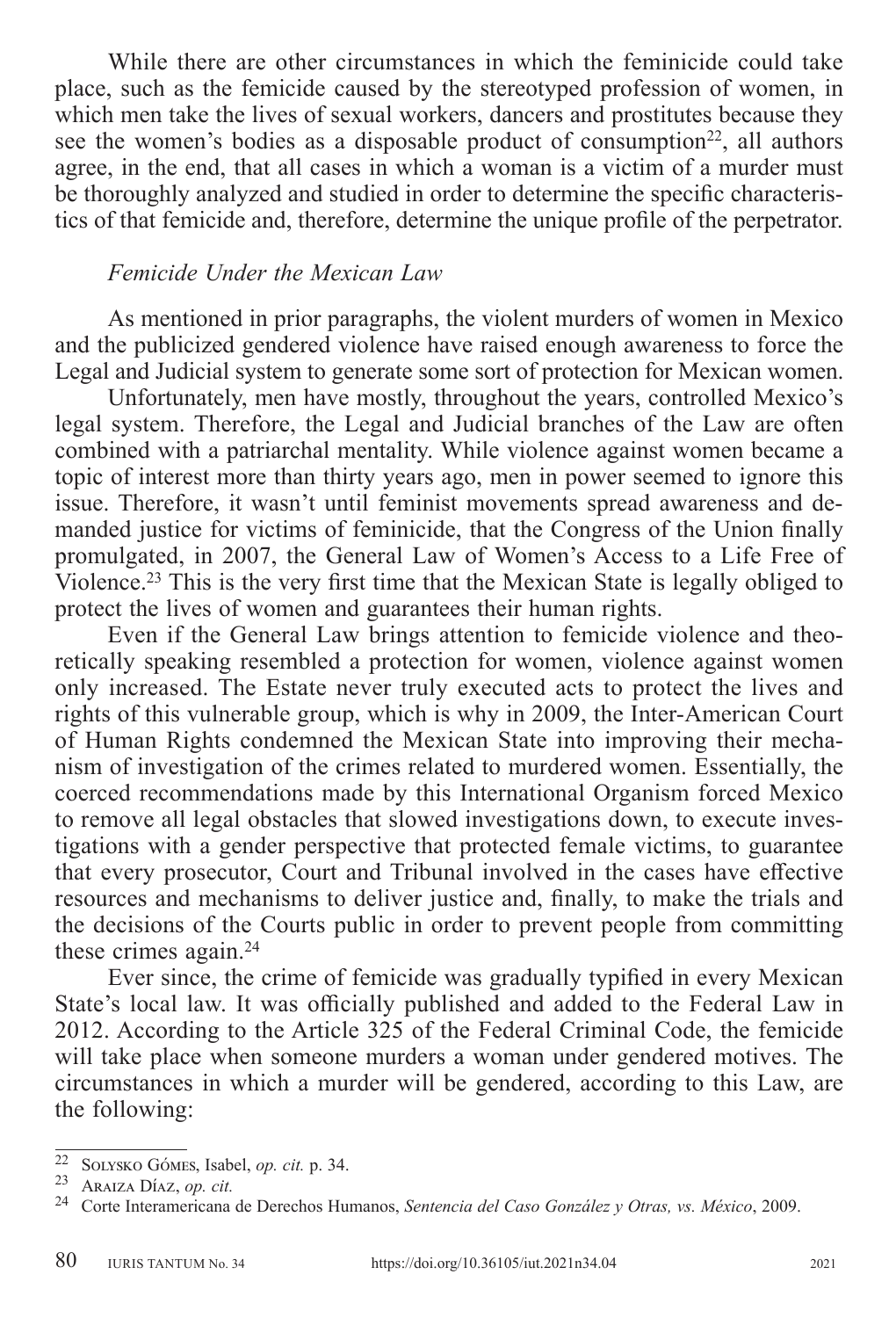- I. There are sexual violence trails on the victim's body.
- II. The victim's body has been mutilated or there's degrading injures, prior or post the murder, or there's signals of necrophilia on the body.
- III. There are precedents of domestic violence, or violence at the victim's working or scholar circles, executed by the perpetrator against the victim.
- IV. There was a sentimental relationship between the perpetrator and the victim, or signs that the victim trusted the perpetrator.
- V. There's proof that can determine that the perpetrator threatened the victim, and those threats are connected somehow to the crime or the sexual harassment or the injuries suffered by the victim.
- VI. The victim was left uncommunicated prior the murder.
- VII. The victim's body was exposed or abandoned in a public place.

In Criminal Law, the Principle of Legality embodies the fact that the offense must be specifically defined in the law. This means that the conduct the perpetrator is getting accused of committing must fit perfectly with the legal description of a crime to prove the defendant's guilt. Under this perspective, to prove the commitment of the crime of femicide, Mexican prosecutors must, necessarily, prove with solid and objective data that at least one of the enlisted circumstances in the previous paragraph took place in the specific cases they're investigating. While, in theory, the description of the crime of femicide seems adequate to demonstrate the gendered violence as an incentive to commit this offense, truth is that in the practical word it sometimes is beyond difficult to gather enough evidence to build a solid case of femicide, due to the complexity of the legal description of the crime.25

The Judicial System in Mexico is still very flawed when it comes to the crime of femicide; researchers and authors are still debating on the correct meaning of this term, and therefore legislators have yet to come with a proper definition for the crime in the law that will guarantee the delivery of justice to the victims and that will protect women's rights. On the meantime, this phenomenon has opened the doors to impunity when it comes to gendered crimes.

In 2018, the Convention about the Elimination of all Forms of Discrimination Against Women, a branch of the United Nations Organization, identified multiple weaknesses in Mexico's framework to protect women against gendered violence. The Convention, therefore, suggested the country to improve the public security strategies to minimize insecurity and violence against women and girls, to normalize all around the Mexican territory protocols to investigate femicides, to educate judges, prosecutors, public lawyers, attorneys and police agents in gender equity, and to coerce authorities into applying all the national laws that seek to protect women and girls.26

<sup>&</sup>lt;sup>25</sup> Araiza Díaz, *op. cit.*<br><sup>26</sup> Instituto Belisario Domínguez, Recomendaciones de organismos internacionales a México respecto de la violencia contra las mujeres, Dirección General de Investigación Estratégica del Senado de la República, México. 2020, p. 2.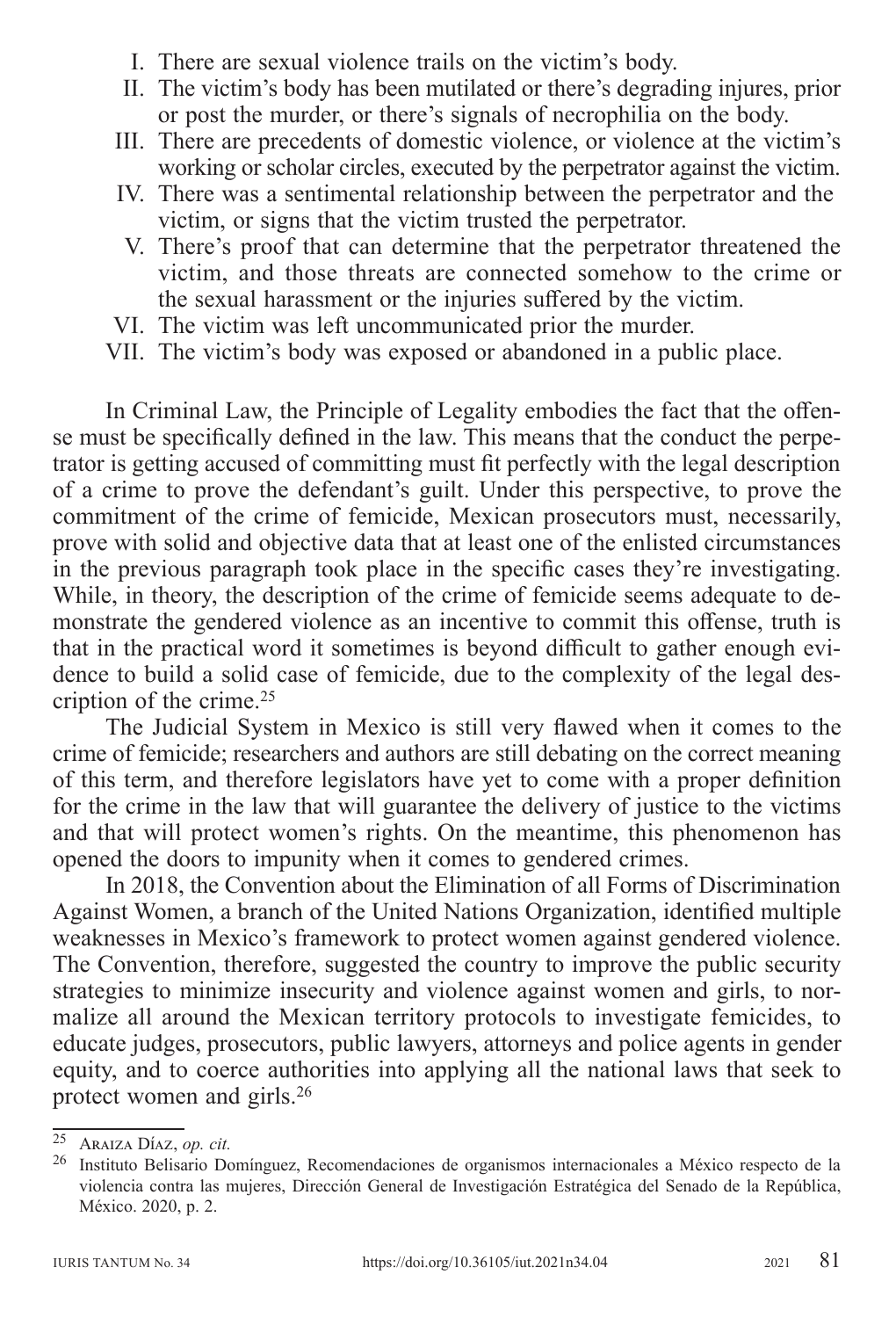Yet, there is still no clear path for Mexico when it comes to typifying the crime of femicide. Only in January of 2020, the General Attorney presented a proposal to modify the legal description of the crime of femicide, which was rejected by both Mexico's president and the Congress.27

While it's been an on-going war between feminist movements and a judicial system with a patriarchal shadow, there is still a long way to go when it comes to incorporating this crime to the law. Regardless of all the progress Mexican women have achieved when it comes to fighting for their rights, gendered violence hasn't decreased; on the contrary, up to this day, ten women are murdered per day in Mexico and the numbers only increase every month and due to the impunity, there is no clear path as to when this blood bath will come to a halt.

The Judicial System hasn't found a way to effectively protect Mexican women from gendered violence. This situation, rather than helping this vulnerable group, worsens their situation since it shows potential perpetrators of femicide that there is impunity regarding this crime.

## *Common Traits to Femicide Perpetrators in Mexico*

It is impossible to determine a criminal profile of all femicide perpetrators in Mexico; every case must be studied and thoroughly analyzed individually to determine the causes that instigated the offender into executing the crime, including the circumstances and the biological, familiar, social, economic and educational factors that could've influenced their decision to murder a woman.

Nonetheless, as a very first approach to the criminal profile of femicide perpetrators in Mexico, it is possible to at least study the social/cultural factor and the legal framework in the country. These two circumstances can at least provide enough contexts to begin understanding a femicide perpetrator's perspective, even if later it will be necessary to study every case to properly classify the criminal's mind.

As mentioned before, violence against women come from a long way back, from misogynous acts against native women, and have evolved into a patriarchal culture where people, even during modern day, are educated under a mentality in which males own the dominant role and females are the submissive ones.<sup>28</sup>

Now, it's important to clear up that violence isn't a characteristic a person is inherently born with; on the contrary, it is learnt by patterns seen and taken by the person from their inner circle. Due to this cultural ideology of male superiority, men are often educated into violence, which inherently influences their views and beliefs regarding women and their bodies.29

Under this perspective, it is only logical to consider that potential perpetrators of femicide fully adopt this mentality in one way or the other, and only

<sup>&</sup>lt;sup>27</sup> Araiza Díaz, *op. cit.*<br><sup>28</sup> *Idem.*<br><sup>29</sup> Oblitas Béjar, Beatriz, *Machismo y Violencia contra la Mujer*, Perú, Universidad Nacional Mayor de San Marcos, 2009, p. 303.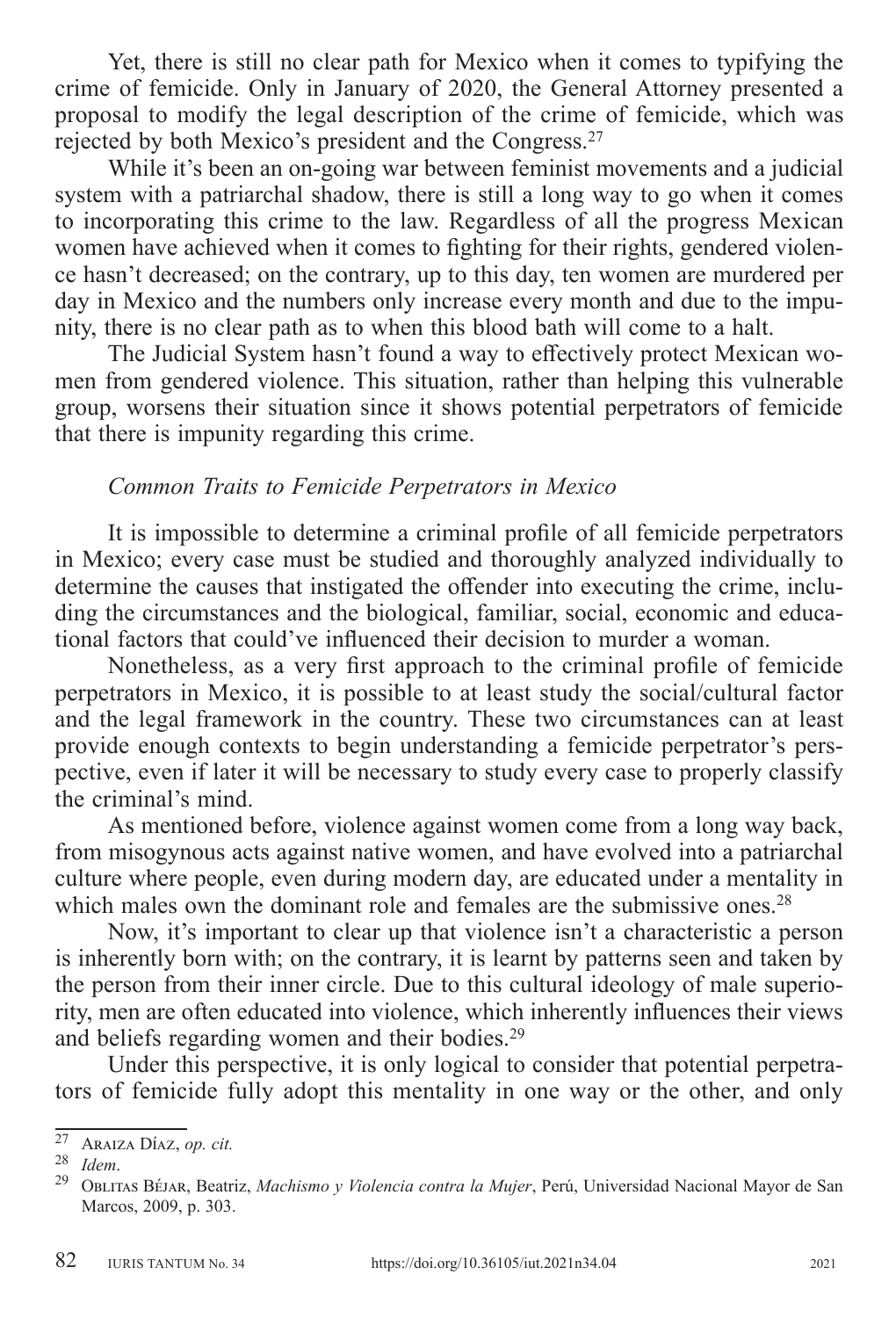execute their murderous behavior when it is their desire to prove their dominance, power, and control over a woman, whether it's their partner or a random victim. Studies show that rapists assault women to assert their power, domination, and antipathy to women, who are objectified in the mind of their abuser.<sup>30</sup> Whether it is an intimate or non-intimate femicide, or a murder to protect the man's honor, it's important to at least consider, while elaborating a criminal profile on a femicide perpetrator in Mexico, the education the offender received while growing up, and the culture they were molded into.

While it's true that today's society is fighting to demolish the patriarchal ideologies brought by years of culture and tradition, a considerable percentage of the population show resistance to change. There are subtle, misogynous microaggressions that women suffer in their day-to-day lives executed mostly by male members of the society that aren't very prone into accepting this change of mentality. Studies suggest that the patriarchal mentality can often create problems in a society that's fighting to free its people from a misogynistic culture.<sup>31</sup>

Hence why it is very much possible that this is one of the factors that ends up triggering violence and anger in a potential perpetrator of femicides. As they're reluctant to change, they find the need to reiterate to women, their potential victims, that men are the ones in control and go as far as to believe that if they don't receive what they look for, then they're entitled to take their victim's life.

There is also another factor that is very prone to increase the potential perpetrator's confidence when contemplating the possibility of committing a gendered crime: the lack of activities from the authorities.

As reviewed in previous paragraphs, Mexico's legal framework to protect women from gendered violence and femicides is very flawed and, while it's been improving throughout the years, it's not quite effective. On the contrary, legislators are still debating on the terminology and the proper direction the law should take for the Mexican Estate to fully protect the women in this country.

While the discussion takes place, violence is still affecting thousands of Mexican women. Unfortunately, there are limited effective cases where justice is served, and therefore people are losing faith in the Rule of Law.

The impunity regarding gendered crimes specifically is also perceived by violent, misogynous men that could be possible offenders. To their eyes, the Mexican State hasn't done anything to stop this situation, which is why they tend to believe that their actions are permitted, tolerated, and justified. Even if the law forbids violent acts against women, they're confident that their actions will have no consequences.32

<sup>&</sup>lt;sup>30</sup> WILSON, *op. cit.* p. 452.<br><sup>31</sup> Moral de la Rubia, José y Ramos Basurto, Esperanza, "Machismo, victimización y perpetración en mujeres y hombres mexicanos", *Estudios sobre las Culturas Contemporáneas*, núm. 43, México, Universidad de

Colima, 2016. <sup>32</sup> Le Clercq Ortega, Juan Antonio, "El problema de la impunidad generalizada: explicando el desempeño de México en el Índice Global de Impunidad", Universidad de las Américas, México, Puebla, 2018, p. 54.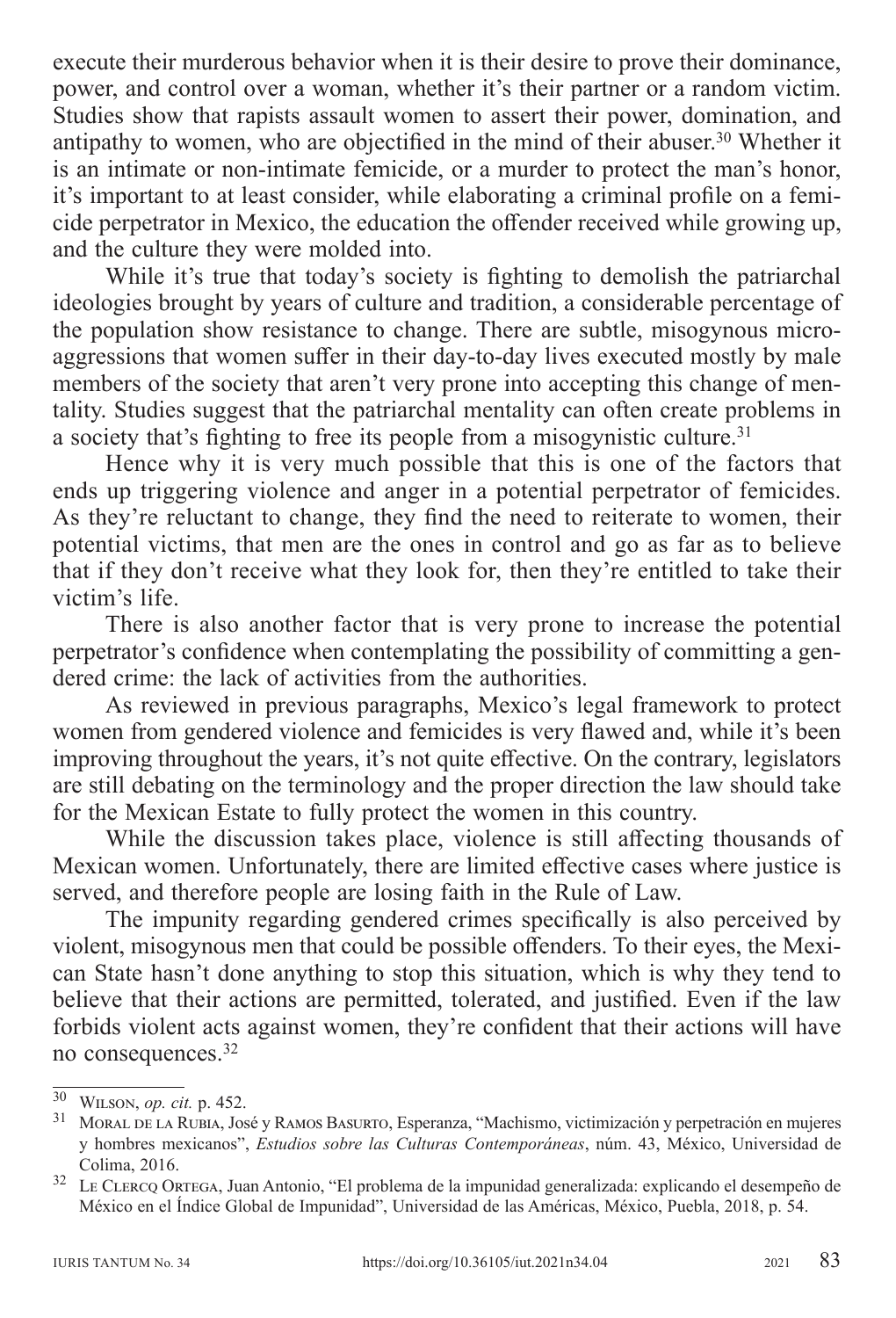While the motives of a femicide criminal to commit their crimes could be easily triggered by multiple circumstances, such as domestic or sexual abuse, the witness of gendered violence at their own household, unemployment, gun ownership, problematic alcohol use and illicit drug use, mental health problems, amongst many others, it's important to understand that, at least in Mexico, these two factors could possibly add up to the motives that push an individual into becoming a femicide perpetrator.

### *Conclusion*

Throughout this article, the origins of violence against women were thoroughly discussed. This section provided the reader with a better perspective to fully understand where the patriarchal system comes from, and how it has evolved and adapted into today's society. While there's been progress and women have finally been granted fundamental rights that were initially reserved for men, there's still a serious issue of gendered violence in modern day's community. The different types of violence that the female gender suffers at the hands of men were explained to throw light on the violations concerning women's human and fundamental rights that they have to endure, whether it's under the hands of a perpetrator they know or the hands of a stranger.

Violence against women has one tragic end for the victims: the femicide, the killing of a woman merely for her gender, including young girls as well. This term was discussed in previous paragraphs, as well. Multiple definitions were provided, and the difference between a femicide and a homicide was briefly explained. To fully explore the term, three scenarios where femicide can take place were detailed as well.

The explanation of the concept of femicide was useful to understand the legal framework Mexico has built for this specific hate crime. A brief narrative of Mexico's evolution regarding this subject was given, and the flaws the system has today were remarked.

Finally, to conclude this article, it was easy to determine that while a full study of a specific case is necessary in order to determine the criminal profile of a specific perpetrator, experts on the subject can't ignore that there are two important factors that more likely than not are important for the creation of femicide perpetrators in Mexico: the patriarchal culture that has been constantly present in Mexican society and the impunity when it comes to gendered crimes, accompanied with the lack of effective investigations from the authority, which motivate the perpetrator into gaining confidence to commit their crimes.

To start effectively fighting gender violence and femicides in Mexico, it is, therefore necessary to pay attention to these two factors and elaborate programs to improve the education received by young children, and to genuinely pay attention to the multiple recommendations of International Organizations to create an effective legal framework that, both in theory and practice, is able to protect Mexican women from gendered violence.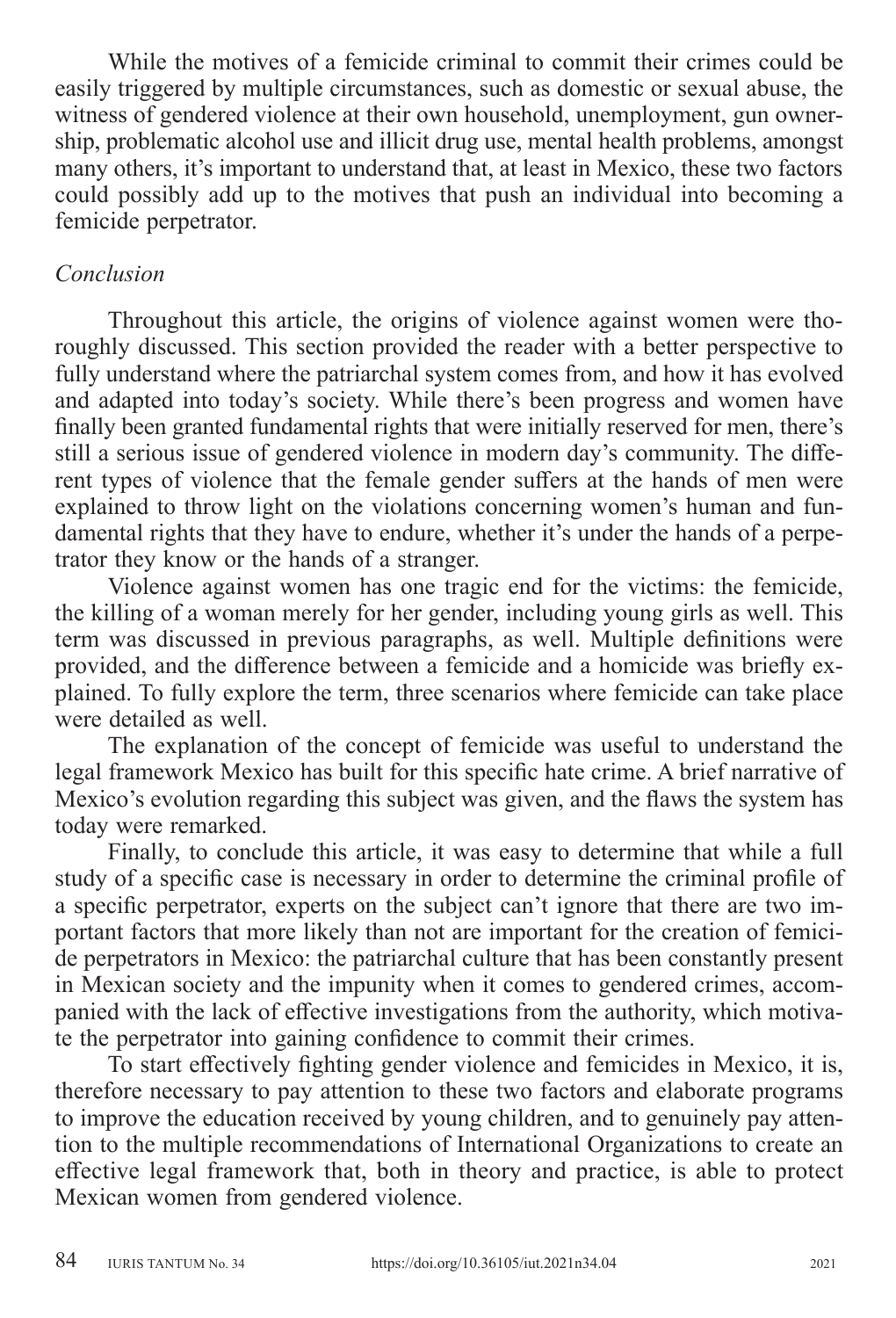While more action will be required, it would be an interesting first step into changing the mentality of potential perpetrators, and hopefully reduce the amount of femicides that terrorize Mexican women per day.

### *References*

- Araiza Díaz, Alejandra; Vargas Martínez, Flor Carina y Medécigo Daniel, Uriel, "La tipificación del feminicidio en México. Un diálogo entre argumentos sociológicos y jurídicos", *Revista Interdisciplinaria de estudios de Género,* México, El Colegio de México, 2020.
- Congreso de la Unión, *Código Penal Federal*, México, 2020.
- Congreso de la Unión, *Ley General de Acceso de las Mujeres a una Vida Libre de Violencia*, México. 2020.
- Corte Interamericana de Derechos Humanos, *Sentencia del Caso González y Otras, vs. México*, 2009.
- Fernández Jiménez, Claudia, *Delito de Violación entre Cónyuges*, México, Instituto de Investigaciones Jurídicas de la UNAM, 1994.
- GORDÓN GUERREL, Ismael, *Femicidio o Feminicidio: ¿Cuál es el término correcto?*, Panamá, La Estrella de Panamá, 2019.
- Instituto Belisario Domínguez, *Recomendaciones de organismos internacionales a México respecto de la violencia contra las mujeres*, México, Dirección General de Investigación Estratégica del Senado de la República, 2020.
- Instituto Nacional de Estadística y Geografía, *Estadísticas a Propósito del Día Internacional de la Eliminación de la Violencia Contra la Mujer*, México, Gobierno de México, 20 de noviembre de 2020.
- Instituto Nacional de Estudios Históricos de las Revoluciones de México (INEHRM), *La Violencia Contra las Mujeres en México*, México, Secretaría de Educación Pública, Gobierno de México, 2017.
- Inter-American Convention on the Prevention, Punishment and Eradication of Violence against Women, 1994.
- JAVIEN, Ana Laura y RODRÍGUEZ BRAVO, Roxana, "El Sufragio Femenino y la Constitución de 1917", *Política y Cultura*, otoño, núm. 48, México, UAM Xochimilco, 2017.
- Le Clercq Ortega, Juan Antonio, *El problema de la impunidad generalizada: explicando el desempeño de México en el Índice Global de Impunidad*, México, Universidad de las Américas Puebla, 2018.
- Monroy García, María del Mar y García Morales, Paulina, *Compendio de Recomendaciones sobre el Feminicidio en Ciudad Juárez, Chihuahua*, México, Comisión Mexicana de Defensa y Promoción de los Derechos Humanos, A.C., 2007.
- Moral de la Rubia, José y Ramos Basurto, Esperanza, "Machismo, victimización y perpetración en mujeres y hombres mexicanos"*, Estudios sobre las Culturas Contemporáneas*, núm. 43, México, Universidad de Colima, 2016.
- Oblitas Béjar, Beatriz, *Machismo y Violencia contra la Mujer*, Perú, Universidad Nacional Mayor de San Marcos, 2009.